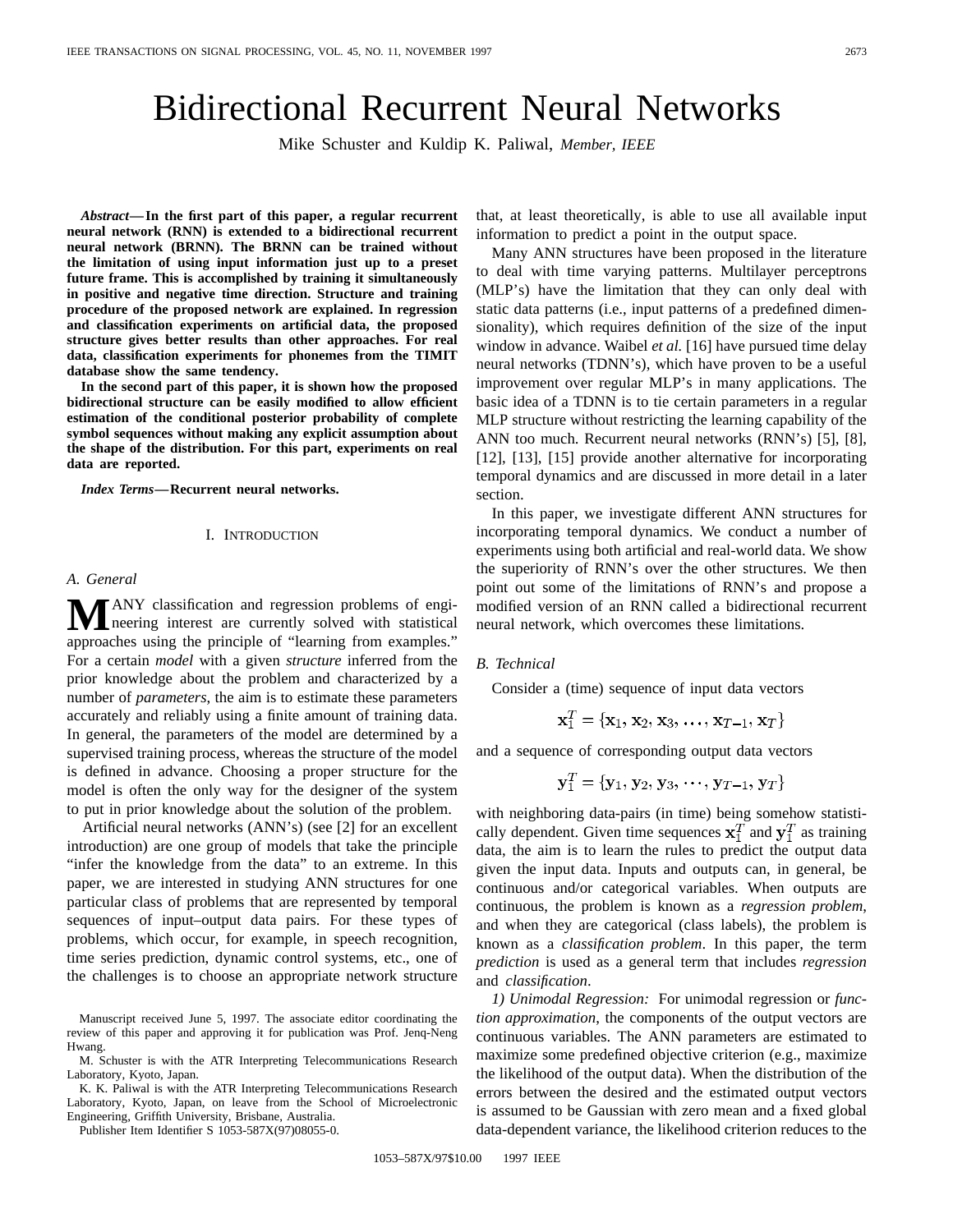

Fig. 1. General structure of a regular unidirectional RNN shown (a) with a delay line and (b) unfolded in time for two time steps.

convenient Euclidean distance measure between the desired and the estimated output vectors or the *mean-squared-error criterion*, which has to be minimized during training [2]. It has been shown by a number of researchers [2], [9] that neural networks can estimate the conditional average of the desired output (or target) vectors at their network outputs, i.e.,  $\hat{\mathbf{y}}_t = E[\mathbf{y}_t | \mathbf{x}_1^T]$ , where  $E[\cdot]$  is an expectation operator.

*2) Classification:* In the case of a classification problem, one seeks the most probable class out of a given pool of  $K$  classes for every time frame  $t$ , given an input vector sequence  $x_1^T$ . To make this kind of problem suitable to be solved by an ANN, the categorical variables are usually coded as vectors as follows. Consider that  $i$  is the desired class label for the frame at time  $t$ . Then, construct an output vector  $y_t$  such that its *i*th component is one and other components are zero. The output vector sequence  $y_1^T$  constructed in this manner along with the input vector sequence  $x_1^T$  can be used to train the network under some optimality criterion, usually the cross-entropy criterion [2], [9], which results from a maximum likelihood estimation assuming a multinomial output distribution. It has been shown [3], [6], [9] that the ith network output at each time point  $t$  can be interpreted as an estimate of the conditional posterior probability of class membership  $[\hat{y}_t^{(k)}] = \Pr(C_t = k | \mathbf{x}_1^T)]$  for class i, with the quality of the estimate depending on the size of the training data and the complexity of the network.

For some applications, it is not necessary to estimate the conditional posterior probability  $Pr(C_t = k | \mathbf{x}_1^T)$  of a *single* class given the sequence of input vectors but the conditional posterior probability  $Pr(c_1, c_2, \dots, c_T | \mathbf{x}_1^T)$  of a *sequence* of classes given the sequence of input vectors.<sup>1</sup>

# *C. Organization of the Paper*

This paper is organized in two parts. Given a series of paired input/output vectors  $\{(\mathbf{x}_t, \mathbf{y}_t), t = 1, 2, \cdots, T\}$ , we want to train bidirectional recurrent neural networks to perform the following tasks.

• Unimodal regression (i.e., compute  $\hat{\mathbf{y}}_t = E[\mathbf{y}_t|\mathbf{x}_1^T]$ ) or classification [i.e., compute for every output class  $k$  and decide the class using the maximum *a posteriori* decision rule]. In this case, the outputs are treated statistically independent. Experiments for this part are conducted for artificial toy data as well as for real data.

• Estimation of the conditional probability of a complete sequence of classes of length  $T$  using all available input information [i.e., compute  $\Pr(c_1, c_2, \dots, c_T | \mathbf{x}_1^T)$ ]. In this case, the outputs are treated as being statistically dependent, which makes the estimation more difficult and requires a slightly different network structure than the one used in the first part. For this part, results of experiments for real data are reported.

#### II. PREDICTION ASSUMING INDEPENDENT OUTPUTS

#### *A. Recurrent Neural Networks*

RNN's provide a very elegant way of dealing with (time) sequential data that embodies correlations between data points that are close in the sequence. Fig. 1 shows a basic RNN architecture with a delay line and unfolded in time for two time steps. In this structure, the input vectors  $x_t$  are fed one at a time into the RNN. Instead of using a fixed number of input vectors as done in the MLP and TDNN structures, this architecture can make use of all the available input information up to the current time frame  $t_c$  (i.e.,  $\{x_t, t = 1, 2, \dots, t_c\}$ ) to predict  $y_{t_c}$ . How much of this information is captured by a particular RNN depends on its structure and the training algorithm. An illustration of the amount of input information used for prediction with different kinds of NN's is given in Fig. 2.

Future input information coming up later than  $t_c$  is usually also useful for prediction. With an RNN, this can be partially achieved by delaying the output by a certain number of  $M$  time frames to include future information up to  $x_{t-1}$  to predict  $y_{t_c}$  (Fig. 2). Theoretically, M could be made very large to capture all the available future information, but in practice, it is found that prediction results drop if  $M$  is too large. A possible explanation for this could be that with rising  $M$ , the modeling power of the RNN is increasingly concentrated on remembering the input information up to  $x_{t}$ , for the prediction of  $y_{t_0}$ , leaving less modeling power for combining the prediction knowledge from different input vectors.

While delaying the output by some frames has been used successfully to improve results in a practical speech recognition system [12], which was also confirmed by the experiments conducted here, the optimal delay is task dependent and has to

<sup>&</sup>lt;sup>1</sup> Here, we want to make a distinction between  $C_t$  and  $c_t$ .  $C_t$  is a categorical random variable, and  $c_t$  is its value.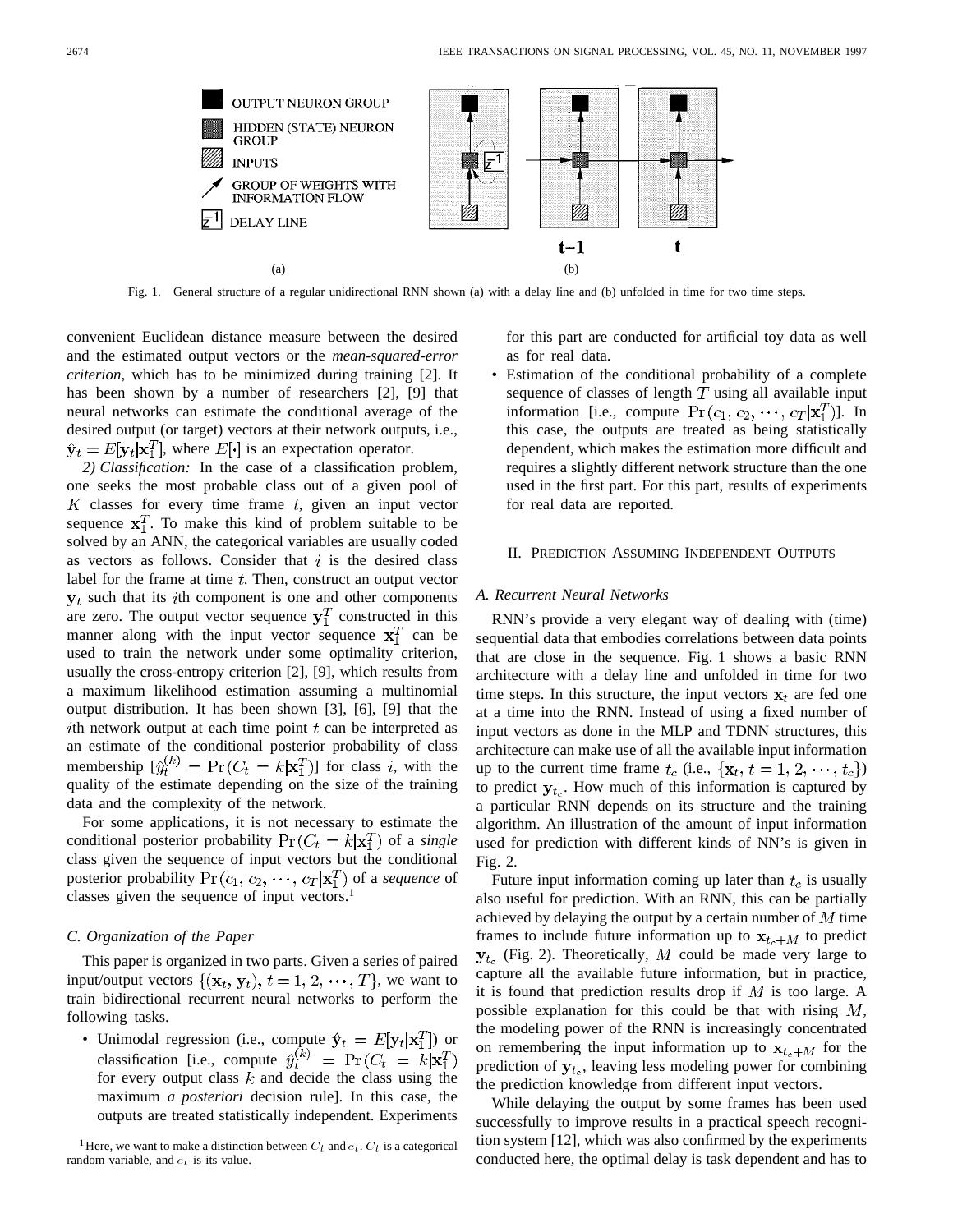

Fig. 2. Visualization of the amount of input information used for prediction by different network structures.



Fig. 3. General structure of the bidirectional recurrent neural network (BRNN) shown unfolded in time for three time steps.

be found by the "trial and error" error method on a validation test set. Certainly, a more elegant approach would be desirable.

To use all available input information, it is possible to use two separate networks (one for each time direction) and then somehow merge the results. Both networks can then be called experts for the specific problem on which the networks are trained. One way of *merging the opinions of different experts* is to assume the opinions to be independent, which leads to arithmetic averaging for regression and to geometric averaging (or, alternatively, to an arithmetic averaging in the log domain) for classification. These merging procedures are referred to as *linear opinion pooling* and *logarithmic opinion pooling*, respectively [1], [7]. Although simple merging of network outputs has been applied successfully in practice [14], it is generally not clear how to merge network outputs in an optimal way since different networks trained on the same data can no longer be regarded as independent.

# *B. Bidirectional Recurrent Neural Networks*

To overcome the limitations of a regular RNN outlined in the previous section, we propose a bidirectional recurrent neural network (BRNN) that can be trained using all available input information in the past and future of a specific time frame.

*1) Structure:* The idea is to split the state neurons of a regular RNN in a part that is responsible for the positive time direction (forward states) and a part for the negative time direction (backward states). Outputs from forward states are not connected to inputs of backward states, and vice versa. This leads to the general structure that can be seen in Fig. 3, where it is unfolded over three time steps. It is not possible to display the BRNN structure in a figure similar to Fig. 1 with the delay line since the delay would have to be positive and negative in time. Note that without the backward states, this structure simplifies to a regular unidirectional forward RNN, as shown in Fig. 1. If the forward states are taken out, a regular RNN with a reversed time axis results. With both time directions taken care of in the same network, input information in the past and the future of the currently evaluated time frame can directly be used to minimize the objective function without the need for delays to include future information, as for the regular unidirectional RNN discussed above.

*2) Training:* The BRNN can principally be trained with the same algorithms as a regular unidirectional RNN because there are no interactions between the two types of state neurons and, therefore, can be unfolded into a general feedforward network. However, if, for example, any form of back-propagation through time (BPTT) is used, the forward and backward pass procedure is slightly more complicated because the update of state and output neurons can no longer be done one at a time. If BPTT is used, the forward and backward passes over the unfolded BRNN over time are done almost in the same way as for a regular MLP. Some special treatment is necessary only at the beginning and the end of the training data. The forward state inputs at  $t = 1$  and the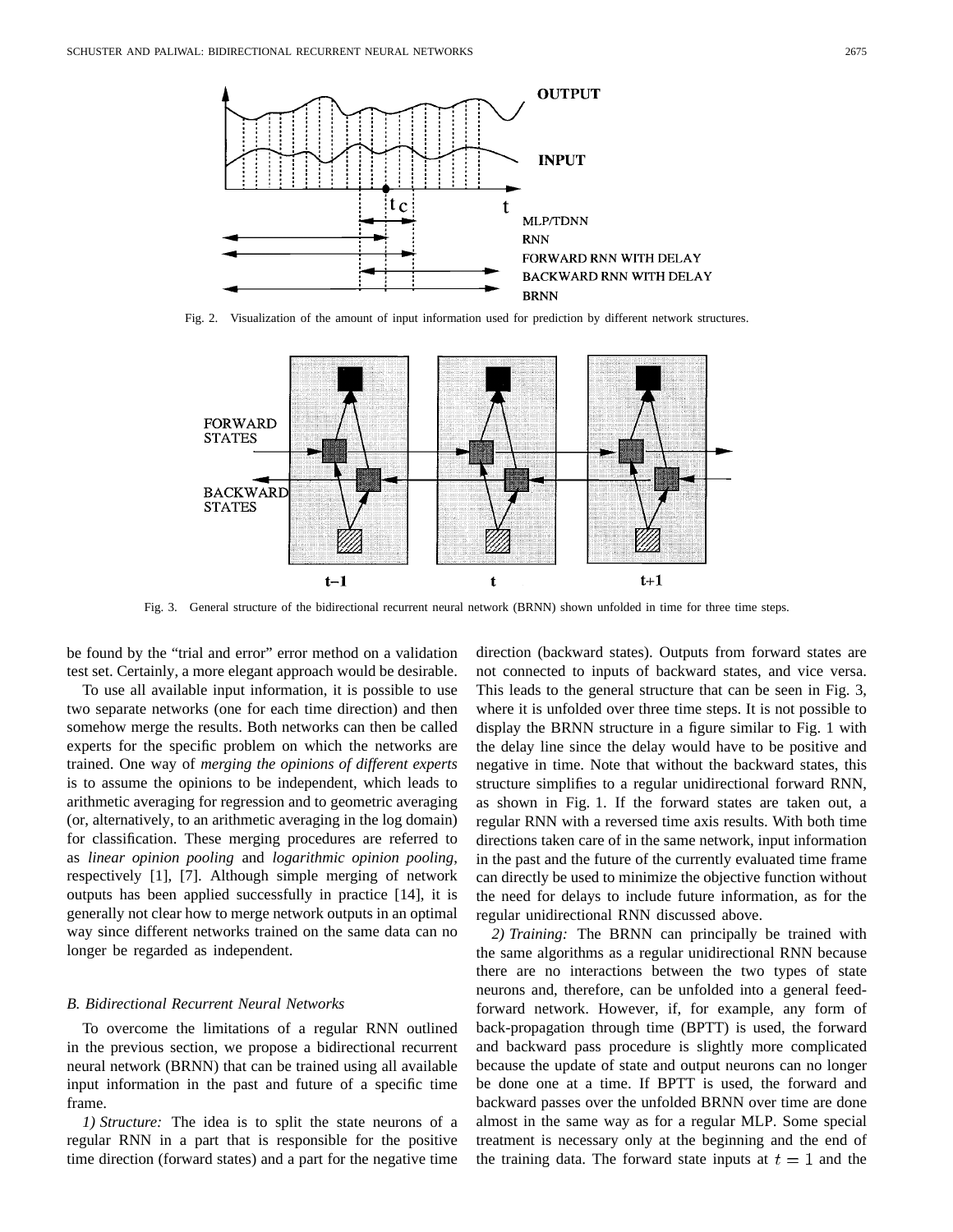backward state inputs at  $t = T$  are not known. Setting these could be made part of the learning process, but here, they are set arbitrarily to a fixed value (0.5). In addition, the local state derivatives at  $t=T$  for the forward states and at  $t=1$ for the backward states are not known and are set here to zero, assuming that the information beyond that point is not important for the current update, which is, for the boundaries, certainly the case. The training procedure for the unfolded bidirectional network over time can be summarized as follows.

# 1) *FORWARD PASS*

Run all input data for one time slice  $1 \le t \le T$  through the BRNN and determine all predicted outputs.

- a) Do forward pass just for forward states (from  $t = 1$ to  $t = T$ ) and backward states (from  $t = T$  to  $t = 1$ ).
- b) Do forward pass for output neurons.
- 2) *BACKWARD PASS*
	- Calculate the part of the objective function derivative for the time slice  $1 \le t \le T$  used in the forward pass.
	- a) Do backward pass for output neurons.
	- b) Do backward pass just for forward states (from  $t = T$  to  $t = 1$ ) and backward states (from  $t = 1$ ) to  $t=T$ ).
- 3) *UPDATE WEIGHTS*

# *C. Experiments and Results*

In this section, we describe a number of experiments with the goal of comparing the performance of the BRNN structure with that of other structures. In order to provide a fair comparison, we have used different structures with a comparable number of parameters as a rough complexity measure. The experiments are done for artificial data for both regression and classification tasks with small networks to allow extensive experiments and for real data for a phoneme classification task with larger networks.

*1) Experiments with Artificial Data:*

*a) Description of Data:* In these experiments, an artificial data set is used to conduct a set of regression and classification experiments. The artificial data is generated as follows. First, a stream of 10 000 random numbers between zero and one is created as the one-dimensional (1-D) input data to the ANN. The 1-D output data (the desired output) is obtained as the weighted sum of the inputs within a window of 10 frames to the left and 20 frames to the right with respect to the current frame. The weighting falls of linearly on both sides as

$$
y(t) = \frac{1}{10} \sum_{\Delta t = -10}^{-1} x(t + \Delta t) \cdot \left(1 - \frac{|\Delta t|}{10}\right) + \frac{1}{20} \sum_{\Delta t = 0}^{19} x(t + \Delta t) \cdot \left(1 - \frac{|\Delta t|}{20}\right).
$$

The weighting procedure introduces correlations between neighboring input/output data pairs that become less for data pairs further apart. Note that the correlations are not symmetrical, being on the right side of each frame, which is twice as "broad" as on the left side. For the classification

TABLE I DETAILS OF REGRESSION AND CLASSIFICATION ARCHITECTURES EVALUATED IN OUR EXPERIMENTS

| <b>STRUCTURE</b> | <b>STATES</b> | SHIFT-               |
|------------------|---------------|----------------------|
|                  | (FOR/BACK)    | RANGE                |
| RNN-FOR          | 2/0           | $-5$ to $+20$        |
| RNN-BACK         | 0/2           | $+5$ to $-20$        |
| <b>MERGE</b>     | 2/2           | $-2/+2$ to $+10/-10$ |
| <b>BRNN</b>      | 2/2           | none                 |

experiments, the output data is mapped to two classes, with class 0 for all output values below (or equal to) 0.5 and class 1 for all output values above 0.5, giving approximately 59% of the data to class 0 and 41% to class 1.

*b) Experiments:* Separate experiments are conducted for regression and classification tasks. For each task, four different architectures are tested (Table I). Type "MERGE" refers to the merged results of type RNN-FOR and RNN-BACK because they are regular unidirectional recurrent neural networks trained in the forward and backward time directions, respectively. The first three architecture types are also evaluated over different shifts of the output data in the positive time direction, allowing the RNN to use future information, as discussed above.

Every test (ANN training/evaluation) is run 100 times with different initializations of the ANN to get at least partially rid of random fluctuations of the results due to convergence to local minima of the objective function. All networks are trained with 200 cycles of a modified version of the resilient propagation (RPROP) technique [10] and extended to a RPROP through a time variant. All weights in the structure are initialized in the range  $(-1, 1)$  drawn from the uniform distribution, except the output biases, which are set so that the corresponding output gives the prior average of the output data in case of zero input activation.

For the regression experiments, the networks use the  $tanh()$ activation function and are trained to minimize the meansquared-error objective function. For type "MERGE," the arithmetic mean of the network outputs of "RNN-FOR" and "RNN-BACK" is taken, which assumes them to be independent, as discussed above for the *linear opinion pool*.

For the classification experiments, the output layer uses the "softmax" output function [4] so that outputs add up to one and can be interpreted as probabilities. As commonly used for ANN's to be trained as classifiers, the cross-entropy objective function is used as the optimization criterion. Because the outputs are probabilities assumed to be generated by independent events, for type "MERGE," the normalized geometric mean (*logarithmic opinion pool*) of the network outputs of "RNN-FOR" and "RNN-BACK" is taken.

*c) Results:* The results for the regression and the classification experiments averaged over 100 training/evaluation runs can be seen in Figs. 4 and 5, respectively. For the regression task, the mean squared error depending on the shift of the output data in positive time direction seen from the time axis of the network is shown. For the classification task, the recognition rate, instead of the mean value of the objective function (which would be the mean cross-entropy), is shown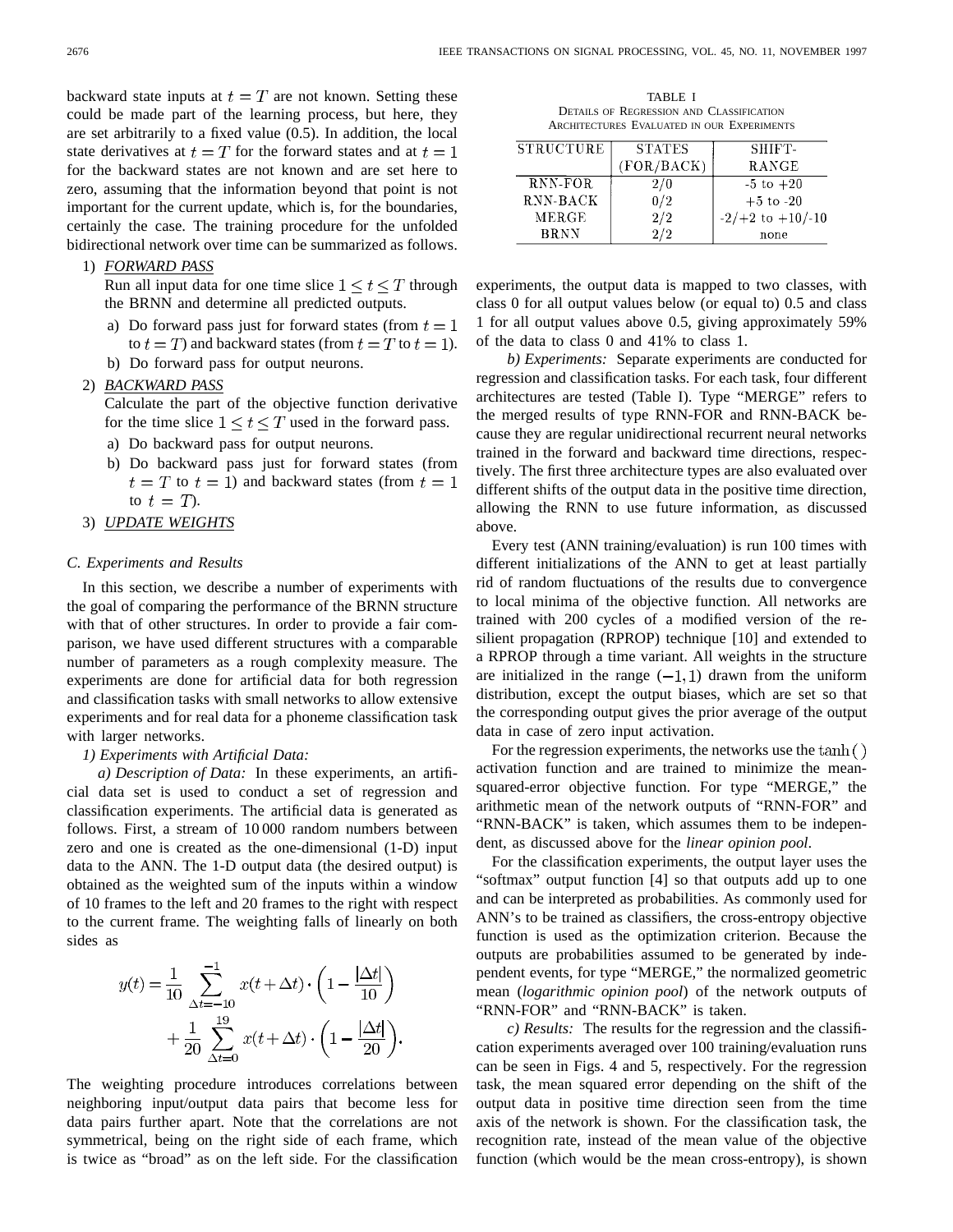

Fig. 4. Averaged results (100 runs) for the regression experiment on artificial data over different shifts of the output data with respect to the input data in future direction (viewed from the time axis of the corresponding network) for several structures.

because it is a more familiar measure to characterize results of classification experiments.

classification task with the backward RNN, which converges to 59% (prior of class 0) for more than 15 frames delay.

Several interesting properties of RNN's in general can be directly seen from these figures. The minimum (maximum) for the regression (classification) task should be at 20 frames delay for the forward RNN and at 10 frames delay for the backward RNN because at those points, all information for a perfect regression (classification) has been fed into the network. Neither is the case because the modeling power of the networks given by the structure and the number of free parameters is not sufficient for the optimal solution. Instead, the single time direction networks try to make a tradeoff between "remembering" the past input information, which is useful for regression (classification), and "knowledge combining" of currently available input information. This results in an optimal delay of one (two) frame for the forward RNN and five (six) frames for the backward RNN. The optimum delay is larger for the backward RNN because the artificially created correlations in the training data are not symmetrical with the important information for regression (classification) being twice as dense on the left side as on the right side of each frame. In the case of the backward RNN, the time series is evaluated from right to left with the denser information coming up later. Because the denser information can be evaluated easier (fewer parameters are necessary for a contribution to the objective function minimization), the optimal delay is larger for the backward RNN. If the delay is so large that almost no important information can be saved over time, the network converges to the best possible solution based only on prior information. This can be seen for the

Another sign for the tradeoff between "remembering" and "knowledge combining" is the variation in the standard deviation of the results, which is only shown for the backward RNN in the classification task. In areas where both mechanisms could be useful (a 3 to 17 frame shift), different local minima of the objective function correspond to a certain amount to either one of these mechanisms, which results in larger fluctuations of the results than in areas where "remembering" is not very useful  $(-5$  to 3 frame shift) or not possible  $(17)$ to 20 frame shift).

If the outputs of forward and backward RNN's are merged so that all available past and future information for regression (classification) is present, the results for the delays tested here  $(-2 \text{ to } 10)$  are, in almost all cases, better than with only one network. This is no surprise because besides the use of more useful input information, the number of free parameters for the model doubled.

For the BRNN, it does not make sense to delay the output data because the structure is already designed to cope with all available input information on both sides of the currently evaluated time point. Therefore, the experiments for the BRNN are only run for  $SHIFT = 0$ . For the regression and classification tasks tested here, the BRNN clearly performs better than the network "MERGE" built out of the single time-direction networks "RNN-FOR" and "RNN-BACK," with a comparable number of total free parameters.

*2) Experiments with Real Data:* The goal of the experiments with real data is to compare different ANN structures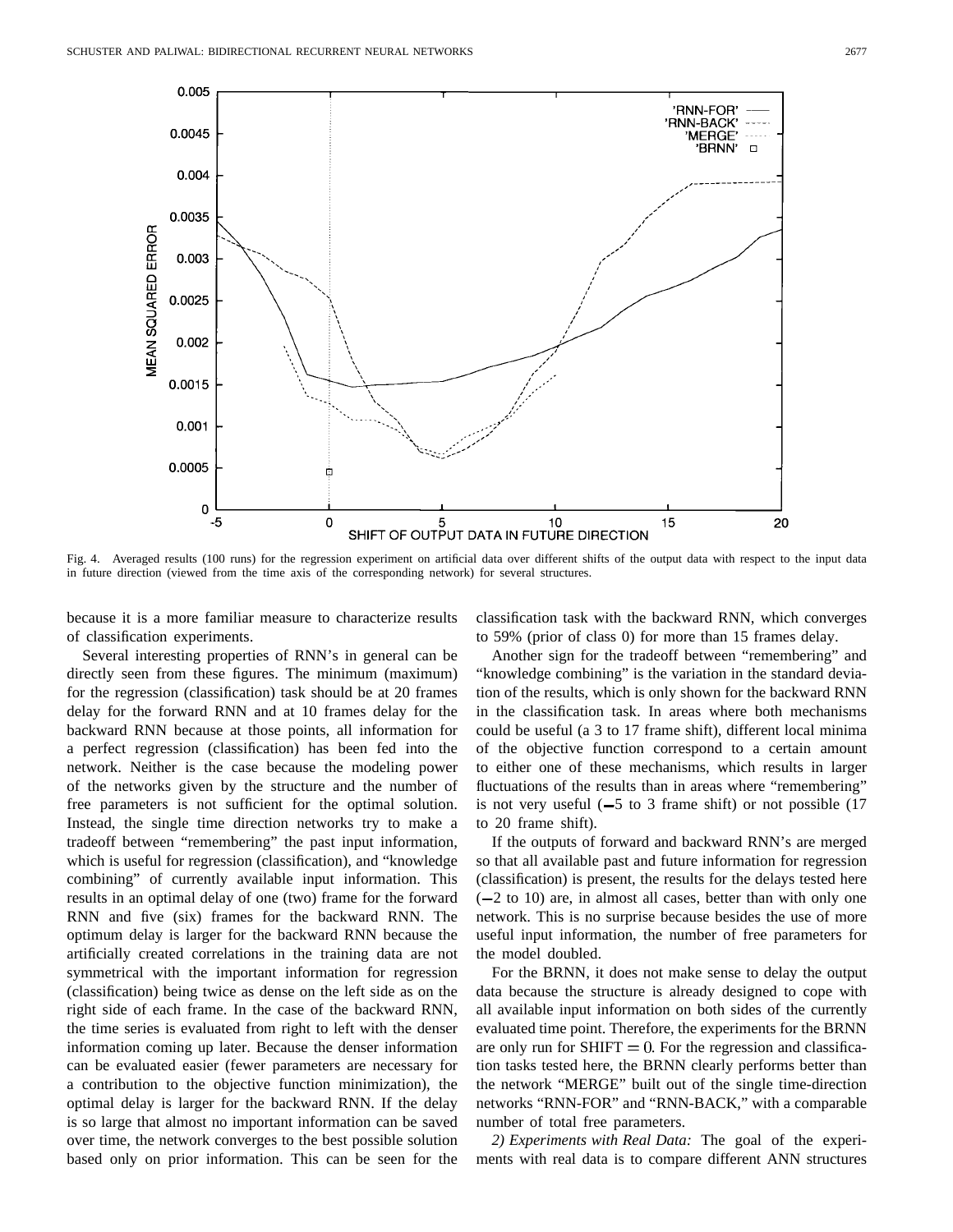

Fig. 5. Averaged results for the classification experiment on artificial data.

for the classification of phonemes from the TIMIT speech database. Several regular MLP's and recurrent neural network architectures, which make use of different amounts of acoustic context, are tested here.

*a) Description of Data:* The TIMIT phoneme database is a well-established database consisting of 6300 sentences spoken by 630 speakers (ten sentences per speaker). Following official TIMIT recommendations, two of the sentences (which are the same for every speaker) are not included in our experiments, and the remaining data set is divided into two sets: 1) the training data set consisting of 3696 sentences from 462 speakers and 2) the test data set consisting of 1344 sentences from 168 speakers. The TIMIT database provides hand segmentation of each sentence in terms of phonemes and a phonemic label for every segment out of a pool of 61 phonemes. This gives 142 910 phoneme segments for training and 51 681 for testing.

In our experiments, every sentence is transformed into a vector sequence using three levels of feature extraction. First, features are extracted every frame to represent the raw waveform in a compressed form. Then, with the knowledge of the boundary locations from the corresponding label files, segment features are extracted to map the information from an arbitrary length segment to a fixed-dimensional vector. A third transformation is applied to the segment feature vectors to make them suitable as inputs to a neural net. These three steps are briefly described below.

1) **Frame Feature Extraction:** As frame features, 12 regular MFCC's (from 24 mel-space frequency bands) plus the log-energy are extracted every 10 ms with a 25.6-ms Hamming window and a preemphasis of 0.97. This is a commonly used feature extraction procedure for speech signals at the frame level [17].

- 2) **Segment Feature Extraction:** From the frame features, the segment features are extracted by dividing the segment in time into five equally spaced regions and computing the area under the curve in each region, with the function values between the data points linearly interpolated. This is done separately for each of the 13 frame features. The duration of the segment is used as an additional segment feature. This results in a 66 dimensional segment feature vector.
- 3) **Neural Network Preprocessing:** Although ANN's can principally handle any form of input distributions, we have found in our experiments that the best results are achieved with Gaussian input distributions, which matches the experiences from [12]. To generate an "almost-Gaussian distribution," the inputs are first normalized to zero mean and unit variance on a sentence basis, and then, every feature of a given channel<sup>2</sup> is quantized using a scalar quantizer having 256 reconstruction levels (1 byte). The scalar quantizer is designed to maximize the entropy of the channel for the whole training data. The maximum entropy scalar quantizer can be easily designed for each channel by arranging the channel points in ascending order according to their feature values and putting (almost) an equal number of

 $2$ Here, each vector has a dimensionality of 66. Temporal sequence of each component (or feature) of this vector defines one channel. Thus, we have here 66 channels.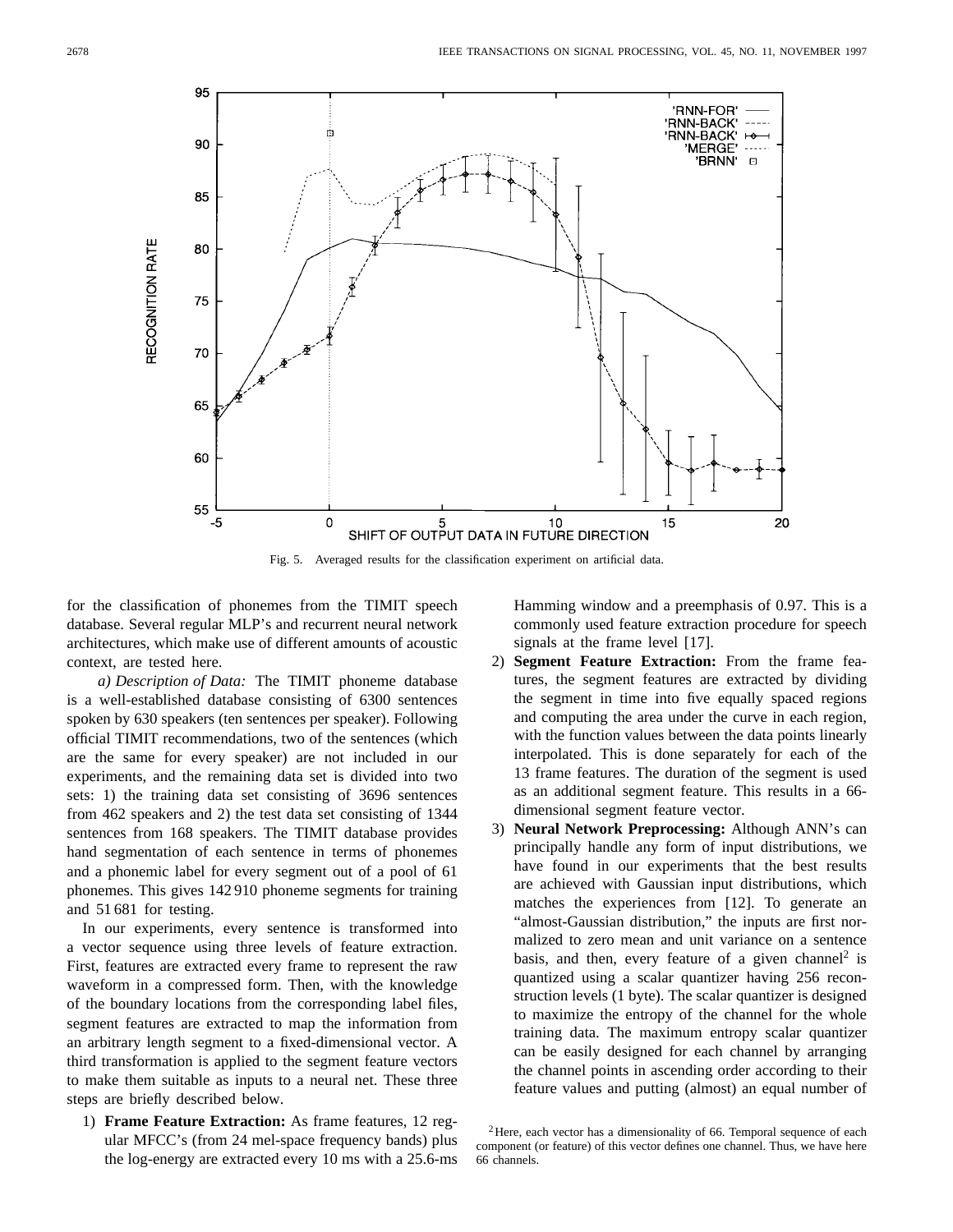TABLE II TIMIT PHONEME CLASSIFICATION RESULTS FOR FULL TRAINING AND TEST DATA SETS WITH  $\approx~13\,000$  PARAMETERS

| Structure                             | Rec-Rate %    | Rec-Rate %    |
|---------------------------------------|---------------|---------------|
|                                       | TRAIN 61 (39) | TEST 61 (39)  |
| $\overline{\text{MLP-1}}$ (1 segment) | 61.32(70.20)  | 59.67 (68.95) |
| MLP-3 (3 segments)                    | 68.37 (75.74) | 65.69 (73.48) |
| $MLP-5$ (5 segments)                  | 66.97 (74.60) | 64.32 (72.35) |
| FOR-RNN                               | 65.42 (74.27) | 63.20 (72.51) |
| <b>BACK-RNN</b>                       | 64.57 (72.83) | 61.91 (70.94) |
| FOR-RNN (1 delay)                     | 68.45 (75.37) | 65.83 (73.00) |
| FOR-RNN (2 delay)                     | 65.97 (73.03) | 63.27 (70.77) |
| MERGE (FOR+BACK)                      | 66.94 (75.01) | 65.28 (73.73) |
| <b>BRNN</b>                           | 70.73 (77.33) | 68.53 (75.48) |

channel points in each quantization cell. For presentation to the network, the byte-coded value is remapped with value =  $erf^{-1}[2 \cdot (byte + 1/2)/256 - 1]$ , where  $erf^{-1}$  is the inverse error function  $[erf()]$  is part of math.h library in C]. This mapping produces on average a distribution that is similar to a Gaussian distribution.

The feature extraction procedure described above transforms every sentence into a sequence of fixed dimensional vectors representing acoustic phoneme segments. The sequence of these segment vectors (along with their phoneme class labels) are used to train and test different ANN structures for classification experiments, as described below.

*b) Experiments:* Experiments are performed here with different ANN structures (e.g., MLP, RNN, and BRNN), which allow the use of different amounts of acoustic context. The MLP structure is evaluated for three different amounts of acoustic context as input.

- 1) one segment;
- 2) three segments (middle, left, and right);
- 3) five segments (middle, two left, and two right).

The evaluated RNN structures are unidirectional forward and backward RNN's that use all acoustic context on one side, two forward RNN's with one and two segment delays to incorporate right-hand information, the merged network built out of the unidirectional forward and backward RNN's, and the BRNN. The structures of all networks are adjusted so that each of them has about the same number of free parameters (approximately 13 000 here).

*c) Results:* Table II shows the phoneme classification results for the full training and test set. Although the database is labeled to 61 symbols, a number of researchers have chosen to map them to a subset of 39 symbols. Here, results are given for both versions, with the results for 39 symbols being simply a mapping from the results obtained for 61 symbols. Details of this standard mapping can be found in [11].

The baseline performance assuming neighboring segments to be independent gives 59.67% recognition rate (MLP-1) on the test data. If three consecutive segments are taken as the inputs (MLP-3), loosening the independence assumption to three segments, the recognition rate goes up to 65.69%. Using five segments (MLP-5), the structure is not flexible enough to make use of the additional input information, and as a result, the recognition rate drops to 64.32%. The forward and backward RNN's (FOR-RNN, BACK-RNN), making use of input information only on one side of the current segment, give lower recognition rates (63.2 and 61.91%) than the forward RNN with one segment delay (65.83%). With a two segment delay, too much information has to be saved over time, and the result drops to 63.27% (FOR-RNN, two delay), although theoretically, more input information than for the previous network is present. The merging of the outputs of two separate networks (MERGE) trained in each time direction gives a recognition rate of 65.28% and is worse than the forward RNN structure using one segment delay. The bidirectional recurrent neural network (BRNN) structure results in the best performance (68.53%).

### III. PREDICTION ASSUMING DEPENDENT OUTPUTS

In the preceding section, we have estimated the conditional posterior probability  $Pr(C_t = k | \mathbf{x}_1^T)$  of a *single* class k at a certain time point  $t$ , given the sequence of input vectors  $x_1^T$ . For some applications, it is necessary to estimate the conditional posterior probability  $Pr(c_1, c_2, \dots, c_T | \mathbf{x}_1^T)$  of a *sequence* of all classes from  $t = 1$  to  $t = T$  instead of  $\Pr(C_t = k | \mathbf{x}_1^T)$ , given the sequence of input vectors. This is a difficult problem, and no general practical solution is known, although this type of estimation is essential for many pattern recognition applications where sequences are involved.

#### *A. Approach*

Bidirectional recurrent neural networks can provide an approach to estimate  $Pr(c_1, c_2, \dots, c_T | \mathbf{x}_1^T)$ . Using the rule  $p(x, y) = p(x|y)p(y)$ , we decompose the sequence posterior probability as

$$
Pr(c_1, c_2, \dots, c_T | x_1^T)
$$
\n
$$
= \prod_{t=1}^T Pr(c_t | c_{t+1}, c_{t+2}, \dots, c_T, x_1^T)
$$
\n
$$
= \prod_{t=1}^T Pr(c_t | c_1, c_2, \dots, c_{t-1}, x_1^T).
$$
\n
$$
= \boxed{\prod_{t=1}^T Pr(c_t | c_1, c_2, \dots, c_{t-1}, x_1^T).
$$
\n
$$
= \boxed{\prod_{t=1}^T Pr(c_t | c_1, c_2, \dots, c_{t-1}, x_1^T)}.
$$

The probability term within the product is the conditional probability of an output class given all the input to the right- and left-hand side plus the class sequence on one side of the currently evaluated input vector. The two ways of decomposing  $Pr(c_1, c_2, \dots, c_T | \mathbf{x}_1^T)$  (many more are possible) are here referred to as the *forward* and the *backward* posterior probabilities. Note that these decompositions are only a simple application of probability rules, i.e., no assumptions concerning the shape of the distributions is made.

In the present approach, the goal is to train a network to estimate conditional probabilities of the kind  $\Pr(c_t|c_1, c_2, \cdots, c_{t-1}, \mathbf{x}_1^T)$  (which are the probability terms in the products). The estimates for these probabilities can then be combined by using the formulas above to estimate the full conditional probability of the sequence. It should be noted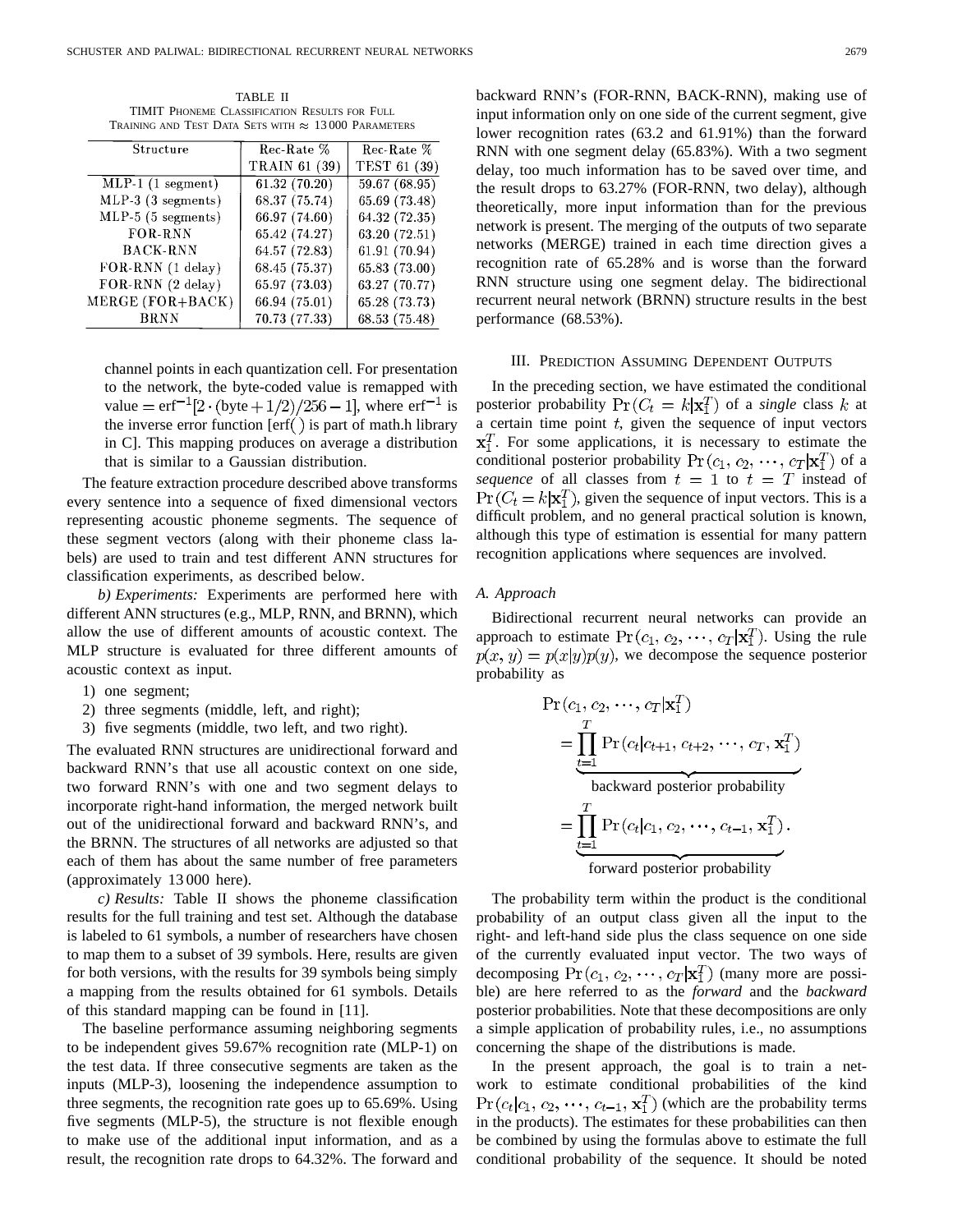

Fig. 6. Modified bidirectional recurrent neural network structure shown here with extensions for the forward posterior probability estimation.

that the forward and the backward posterior probabilities are exactly equal, provided the probability estimator is perfect. However, if neural networks are used as probability estimators, this will rarely be the case because different architectures or different local minima of the objective function to be minimized correspond to estimators of different performance. It might therefore be useful to combine several estimators to get a better estimate of the quantity of interest using the methods of the previous section. Two candidates that could be merged here are  $Pr(c_t|c_1, c_2, \dots, c_{t-1}, \mathbf{x}_1^T)$  and  $Pr(c_t|c_{t+1}, c_{t+2}, \dots, c_T, \mathbf{x}_1^T)$  at each time point t.

#### *B. Modified Bidirectional Recurrent Neural Networks*

A slightly modified BRNN structure can efficiently be used to estimate the conditional probabilities of the kind  $Pr(c_t|c_1, c_2, \dots, c_{t-1}, \mathbf{x}_1^T)$ , which is conditioned on continuous  $(\mathbf{x}_1^T)$  and discrete inputs  $(c_1, c_2, \dots, c_{t-1})$ . Assume that the input for a specific time  $t_c$  is coded as one long vector containing the target output class  $c_t$  and the original input vector  $x_t$  with, for example, the discrete input  $c_t$  coded in the first  $L$  dimensions of the whole input vector. To make the BRNN suitable to estimate  $Pr(c_t|c_1, c_2, \dots, c_{t-1}, \mathbf{x}_1^T)$ , two changes are necessary. First, instead of connecting the forward and backward states to the current output states, they are connected to the next and previous output states, respectively, and the inputs are directly connected to the outputs. Second, if in the resulting structure the first  $L$  weight connections from the inputs to the backward states and the inputs to the outputs are cut, then only discrete input information from  $t < t_c$  can be used to make predictions. This is exactly what is required to estimate the forward posterior probability  $Pr(c_t|c_1, c_2, \dots, c_{t-1}, \mathbf{x}_1^T)$ . Fig. 6 illustrates this change of the original BRNN architecture. Cutting the input connections to the forward states instead of the backward states gives the architecture for estimating the backward posterior probability. Theoretically, all discrete and continuous inputs  $c_1, c_2, \dots, c_{t-1}, \mathbf{x}_1^T$  that are necessary to estimate the probability are still accessible for a contribution to the prediction. During training, the bidirectional structure can adapt to the best possible use of the input information, as opposed to structures that do not provide part of the input information because of the limited size of the input windows (e.g., in MLP and TDNN) or one-sided windows (unidirectional RNN).

TABLE III CLASSIFICATION RESULTS FOR FULL TIMIT TRAINING AND TEST DATA WITH 61 (39) SYMBOLS

| Structure           | Rec-Rate %           | Rec-Rate %    |
|---------------------|----------------------|---------------|
|                     | <b>TRAIN 61 (39)</b> | TEST 61 (39)  |
| forward. mod. BRNN  | 79.11 (84.42)        | 72.70 (79.08) |
| backward. mod. BRNN | 79.38 (83.27)        | 72.74 (77.44) |
| both merged, lin.   | 83.57 (87.17)        | 77.53 (82.11) |
| both merged, log.   | 83.89 (87.45)        | 77.75 (82.38) |

# *C. Experiments and Results*

*1) Experiments:* Experiments are performed using the full TIMIT data set. To include the output (target) class information, the original 66-dimensional feature vectors are extended to 72 dimensions. In the first six dimensions, the corresponding output class is coded in a binary format (binary  $[0, 1] \rightarrow$  network input  $[-1, 1]$ ). Two different structures of the modified BRNN (one for the forward and the other for the backward posterior probability) are trained separately as classifiers using the cross-entropy objective function. The output neurons have the softmax activation function and the remaining ones the  $tanh()$  activation function. The forward (backward) modified BRNN has 64 (32) forward and 32 (64) backward states. Additionally, 64 hidden neurons are implemented before the output layer. This results in a forward (backward) modified BRNN structure with 26 333 weights. These two structures, as well as their combination—merged as a linear and a logarithmic opinion pool—are evaluated for phoneme classification on the test data.

*2) Results:* The results for the phoneme classification task are shown in Table III. It can be seen that the combination of the forward and backward modified BRNN structures results in much better performance than the individual structures. This shows that the two structures, even though they are trained on the same training data set to compute the same probability  $\Pr(c_1, c_2, \dots, c_T | \mathbf{x}_1^T)$ , are providing different estimates of this probability, and as a result, the combination of the two networks is giving better results. The slightly better results for the logarithmic opinion pool with respect to the linear opinion pool suggest that it is reasonable to assume the two estimates for the probability  $Pr(c_1, c_2, \dots, c_T | x_1^T)$  as independent, although the two structures are trained on the same data set.

It should be noted that the modified BRNN structure is only a tool to estimate the conditional probability of a *given* class